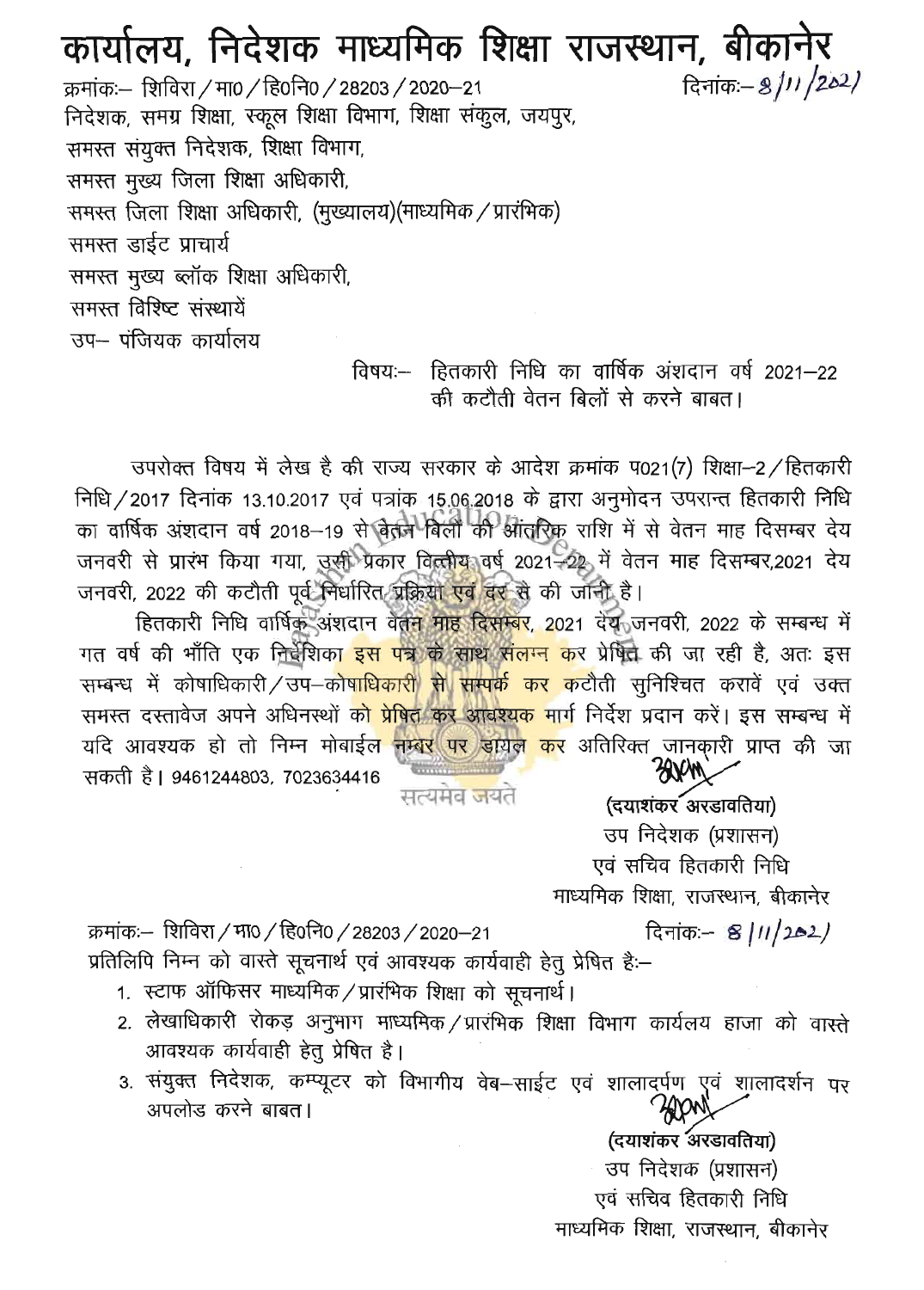# कार्यालय, निदेशक माध्यमिक शिक्षा राजस्थान, बीकानेर

हितकारी निधि का अंशदान वेतन माह दिसम्बर, 2021 भुगतान जनवरी, 2022 सीधे ही वेतन बिलों की आंतरिक राशि में से कटौती करने हेतू मार्ग निर्देश:--

- 01 वेतन माह दिसम्बर 2021 देय जनवरी 2022 हितकारी निधि अंशदान कटौती हेतू निदेशालय के परिपत्र का पूर्ण अवलोकन करें, परिपत्र अलग से जारी किया जा रहा है।
- 02 वार्षिक अंशदान परिपत्र अनुसार निर्धारित दर से किया जाना है।
- 03 प्रत्येक आहरण एवं वितरण अधिकारी साथ संलग्न (क्र0स0 1) के अनुसार एक पत्र अपने कोषाधिकारी / उप-कोषाधिकारी को प्रस्तुत करेंगे। उक्त पत्र के साथ निम्न दस्तावेज संलग्न किये जावें।
	- 1. वेतन बिल के साथ (क्र0स0 2) अनुसार प्रत्येक आहरण एवं वितरण अधिकारी द्वारा हितकारी निधि का कटौती शिड्यूल संलग्न किया जावें, जिसके अंत में डीडीओ के हस्ताक्षर मय कार्यालय मोहर एवं डीडीओ कोड़ अंकित किया जावें।
	- 2. पत्र के साथ निदेशक, कोष एवं लेखा, राजस्थान, जयपुर के पत्रांक 15.3.2018 एवं 19.12.2018 (क्र0स0 3,4) सुलेमे करें 1011
	- 3. पत्र के साथ हितकारी निधि खाता संख्या 51020721611 की बैंक पास बुक के प्रथम पृष्ठ कि प्रति संलेख करें।(क्र0स0 05)
- तैयार 04 बिन्दु संख्या 03 में अवगत कराये अनुसार पत्रादि संबंधित कर कोषालय / उप–कोषालय में <mark>पत्र प्रस्तुत कर कटौती सुनिश्चि</mark>त करें।
- 05 पे-मैनेजर पर Add. Groupe Dependent Deducation के माध्यम पर Add करवा कटौती करवावें।
- 06 दिसम्बर 2021 के वेतन बिल से कटौती हो जाने के पश्चात् आप को अपने स्तर से कटौती के Option को डिलिट करना हो<del>पा, ताकि अ</del>गले माह पुनः कटौती ना हो जावें, इसका विशेष ध्यान रखा जावें, क्योंकि यह कटौती वार्षिक है।
- 07 दिसम्बर 2021 के वेतन से यदि किसी कारणवश वेतन आहरित नहीं हुआ है, तो जब भी दिसम्बर का वेतन आहरित हो उक्त प्रक्रिया से ही कटौती की जावे।
- 08 वेतन विपत्र से कटौती दिसम्बर, 2021 देय जनवरी, 2022 के वेतन से ही अनिवार्य रूप से की जानी है, यदि कटौती नहीं होती है तो हितकारी निधि की लाभकारी योजनाओं का लाभ प्राप्त नहीं हो सकेगा।
- 09 वेतन विपत्र पारित होने के उपरान्त हितकारी निधि अंशदान कटौती के शिड्यूल एवं ई0सी0एस0 कैश बुक की एक प्रति हस्ताक्षरित प्रति, अध्यक्ष हितकारी निधि, माध्यमिक शिक्षा विभाग, राजस्थान, बीकानेर के नाम से प्रेषित करें, ताकि जमा राशि का मिलान किया जा सके।
- 10 पी0डी0 खाते से जिनका वेतन आहरण किया जाता है, इस सम्बन्ध में वेतन आहरण अधिकारी ही शिड्यूल एवं ई0सी0एस0 प्रति भिजवाने हेतू जिम्मेदार होंगें।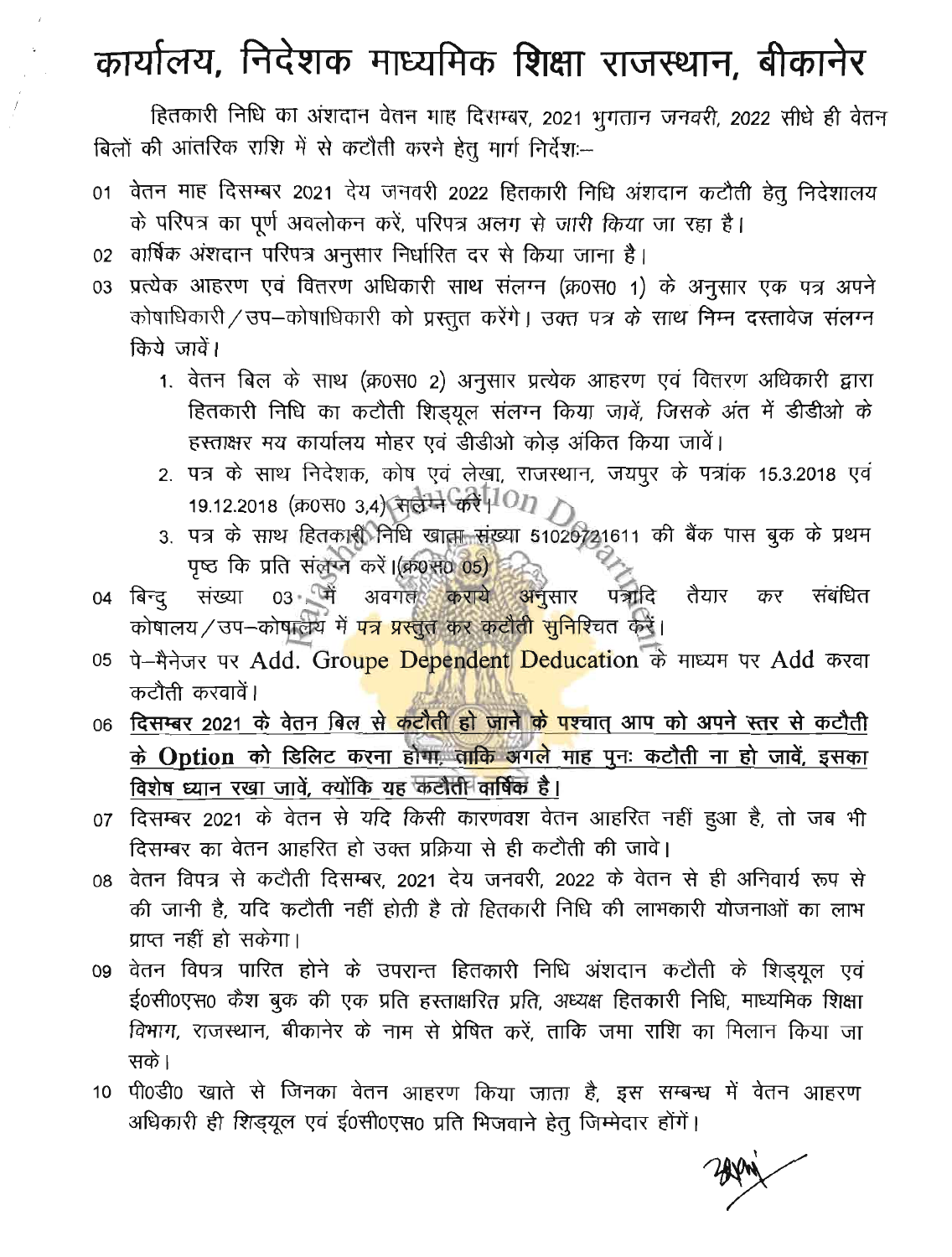कोषाधिकारी / उप) कोषाधिकारी

## विषयः- Add Group Dependent Deducation में कटौती शूरू करवाने बाबत।

महोदय.

- 1. उपरोक्त विषयान्तर्गत निवेदन है कि माह दिसम्बर,2021 का वेतन जो माह जनवरी,2022 में देय होगा जिसमे समस्त अधिकारीयों / कर्मचारीयों के वेतन से हितकारी निधि फण्ड के लिये वार्षिक अंशदान कि कटौती की जानी है। उक्त कटौती पै-मेनेजर में Add Group Dependent Deducation से की जानी है
- 2. इस प्रकार से काटी गई सीप्रे हितकारी निधि में निम्नानुसार जमा की जानी है।

| 01 Bank Account No. | 51020721611                                |
|---------------------|--------------------------------------------|
| 02   Bank IFSC Code | <b>SBIN0031347</b>                         |
| 03   Bank Branch    | <mark>के0ई0एम</mark> 0 रोड़, शाखा, बीकानेर |

3. वर्तमान में Add Group Dependent Deducationमें कटौती वर्ष 2018-19 सेप्रारंभ की गई है अतः पूर्वानुसार कृपया Add Group Dependent Deducationमें कटौती शुरू करवाने का श्रम करावें। इस कार्यालय की ऑफिस आई0डी0 ...................है।

| । क्र0स0। | ग्रुप का नाम जिसमें कटौती की जानी है। |
|-----------|---------------------------------------|
| -01       | हितकारी निधि                          |

हस्ताक्षर  $DDO:$ Code No.:-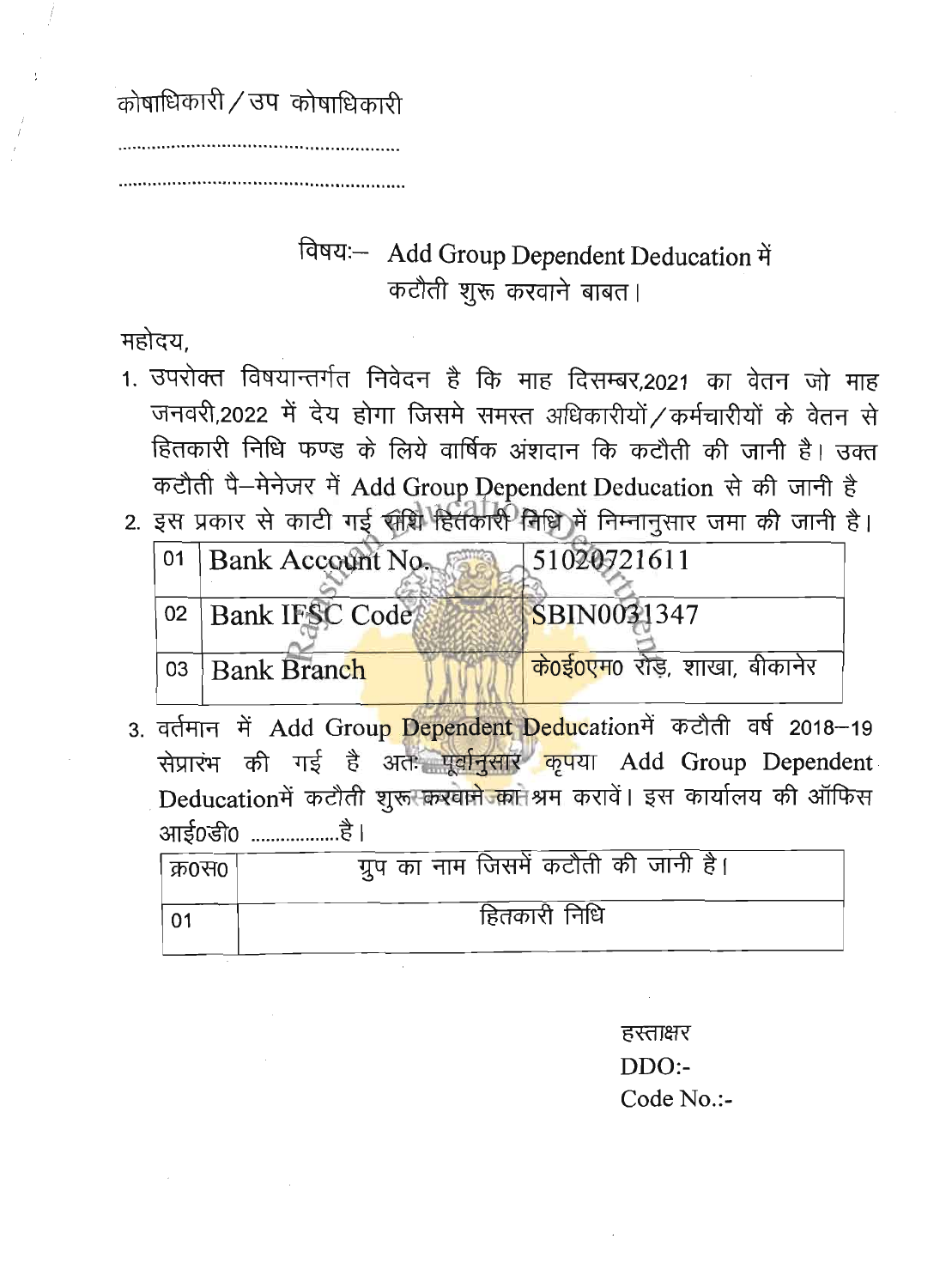# अभ्यः हितकारी विधि आध्यविक थि । राजस्थान बौद

 $\frac{1}{2}$  .

page No.1

 $5<sup>o</sup>$ 

## Office Name DDO Code:<br>Month: Bill No. & I

 $\sim 10^7$ 

# Bill No.& Date:

 $(19)$ 

| Sr.No.      | Employee ID   | Name of Employee | Sur Life:<br>A/C No. | <b>Designation</b>                            | <b>Deduction Amount</b> |
|-------------|---------------|------------------|----------------------|-----------------------------------------------|-------------------------|
|             |               |                  | 51020721611          |                                               |                         |
|             |               |                  | 51020721611          | air<br>$\mathbb{R}$                           | $\mathbf{A}$ .          |
|             | $\cdot$       | $h$ ca           | 51020721611          | 77<br>笑<br>$\mathcal{B}^{\mathcal{A}}$<br>ŵχ. |                         |
|             |               |                  | 51020721611          | ్                                             |                         |
|             |               |                  | 51020721611          | ئي .                                          |                         |
|             |               | $\overline{Q}$ . | 51020721611          |                                               |                         |
|             |               |                  | 51020721611          | $\mathbb{S}^3$<br>103                         | 1. V                    |
|             |               |                  | 51020721611          | 79                                            |                         |
|             |               |                  | 51020721611          |                                               |                         |
|             |               |                  | 51020721611          |                                               |                         |
|             |               |                  | 51020721611          | $\mathcal{M}^{\mathcal{F}}$                   | <b>四季 返</b><br>그 속 시    |
|             |               | सत्यमव           | 51020721611          |                                               |                         |
|             |               |                  | 51020721611          |                                               |                         |
|             | $\mathcal{P}$ |                  | 51020721611          |                                               |                         |
|             |               |                  | 51020721611          |                                               |                         |
|             |               |                  | 51020721611          |                                               |                         |
| Grand Taial |               |                  | 25.86                |                                               |                         |

Rupees in Words: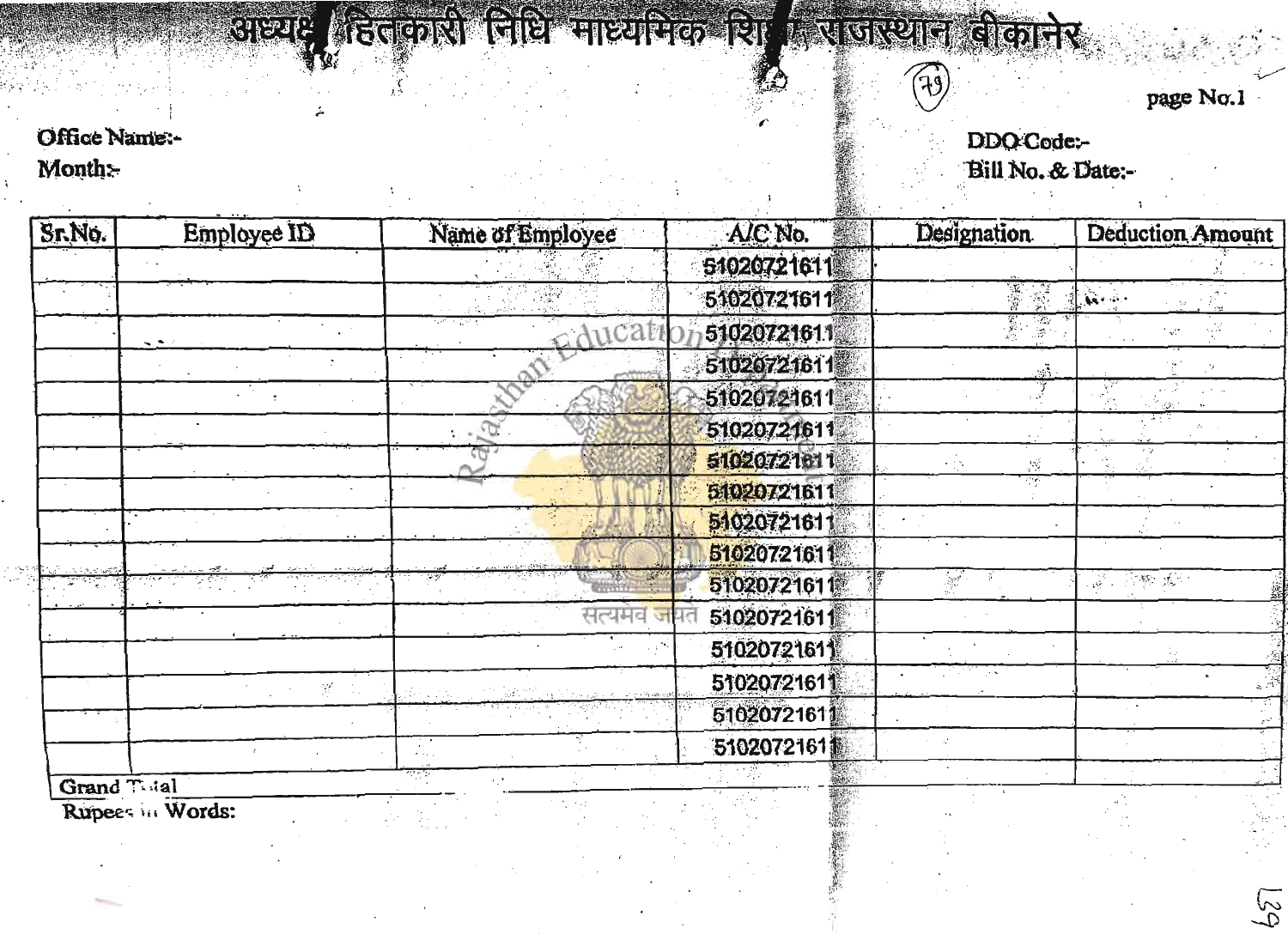**MARATOON, 1234** 

 $DD/A$ 

 $\sqrt{1 + 1}$ 

राज्य असी सीक्षिपलय कोष एवं लेखा, राजस्थान जयपुर क्रमांकःएफ.5(श-75)कौष /IEMS/Paymanaget/21318 दिनीकः 15/3 निदेशक, माध्यमिक शिक्षा राजस्थान, बीकानेर।

विषयः Add. Group Dependent Deduction में कड़ीली शुरु ं करवाने *के* संबंध में।

## संदर्भ आपका पत्र दिनांक 07.02.2018

## महोदय,

उपरोक्त विषयानगत अयके **RIVING USE EINT Add. Creep** Dependent Deduction Pay manager System में दिलकारी निधि का वार्षिक अंशचान आहरण एवं विजय अधिकारियों के मार्फत वैतन किलों की आंतरिक राशि में से करोति कर एस.बी.आई. खाता संख्या 51020721611 में जमा करवाने क<mark>ा विकल्प उपलब्ध करवाने का अनुस</mark>ंध किया मया हैं। इस संबंध मे<mark>ं लेख हैं कि नगत गावे</mark>या कोशांपिकारी इंग्रेजिन में उपलब्ध हैं। अतः तदानुसार संबंधित कोषाधिकारी से सम्पेक्ष कर अधित कार्यवाही करवाया जाना अपेक्षित हैं।

भवदीया

<u> निर्देशक</u>

सत्यमेव जयत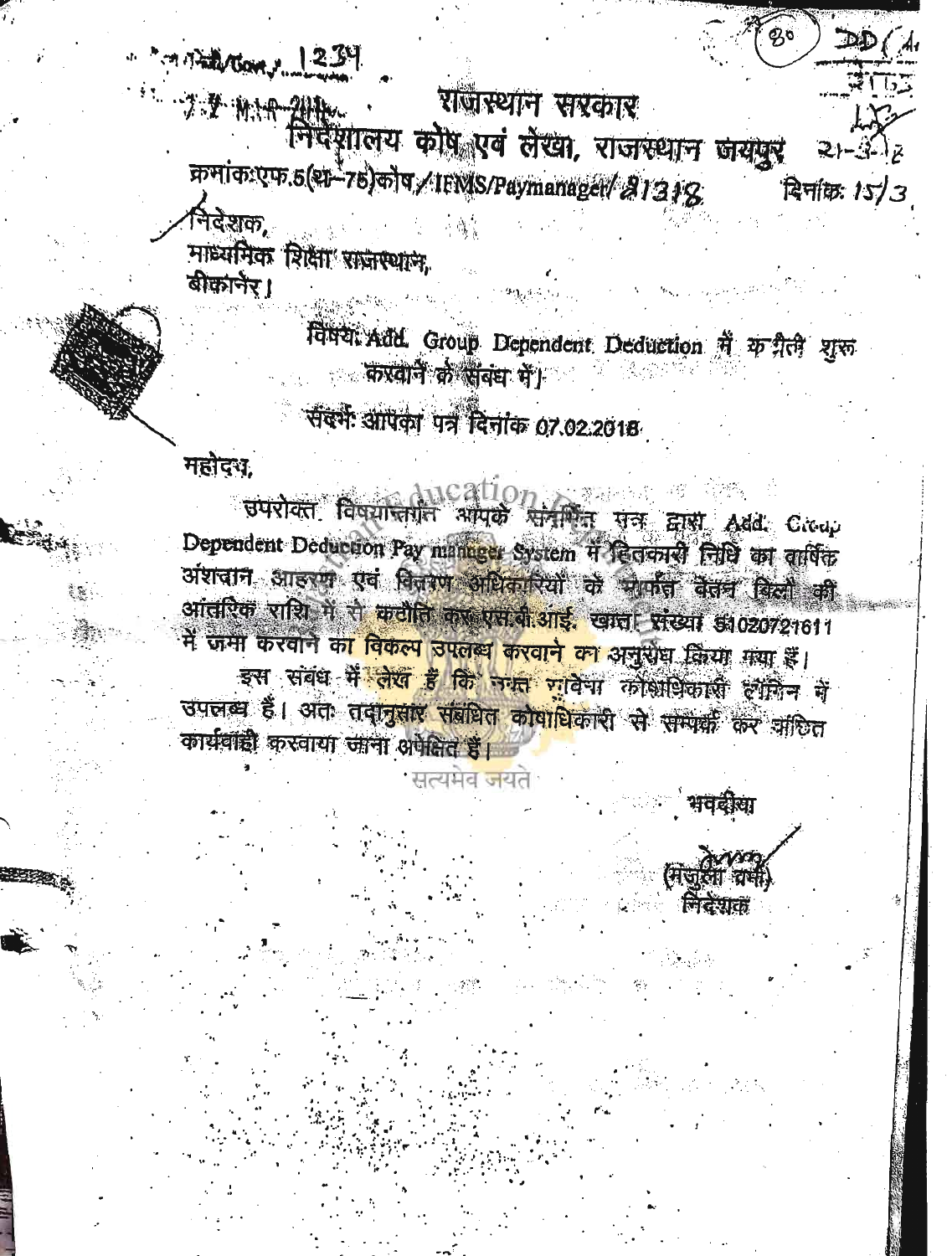## प्राजस्थान संरकार निदेशालय कोष एक लेखा राजस्थान, जयपुर

क्रमांक एक ६(थ-१५)कोष शामपार्थी मैनेजर श्रयद्र ८ - 1000 ८ कीशांचिकारी

सम्मदन

### शिक्षा विभाग के कार्मिकों के पैतन में हितकारी जिपि विषयः-डिसक्शन जोड़ने के क्रम में।

 $\alpha$  Aucation **अजल्ल** विषयान्तर्गत लेख है कि पिमा विषाग के कार्मिकों के वेतन से दिवकारी निधि की डिडक्शन (जो गांड दिसमार देय माइ जनवरी के बैचन भी की जानी है) जोड़ने को को ऑपरेटिव डिडव्हान के रू<mark>प में जो</mark>ड़ने की सुविधा डीडीओ लीपेन में उपलब्ध है, जिसका पाथ निम्नानुसार हैं =

Deduction Master Co Operative deduction DDO Login -अतः संबंधित डीडीओं अपने स्तर में घनत डिडक्शन को जोड़े जाने हेतु निरंशित  $\overrightarrow{apx}$ 

प्रतिलिपि अध्येक्/ डितकारी निधि मार्थ्यमेक विमा विमाग, बीकानेप को भूमनार्थ

कर्माक एक डांशी रहीकोष, पत्र प्रश्ने मेतेजर ?

Hun's

भवतीय **Ciffici and** अतिरिक्त निवेशक (IBMS)  $|V|$ 

अतिबिक्त निवेशक (IFMS)